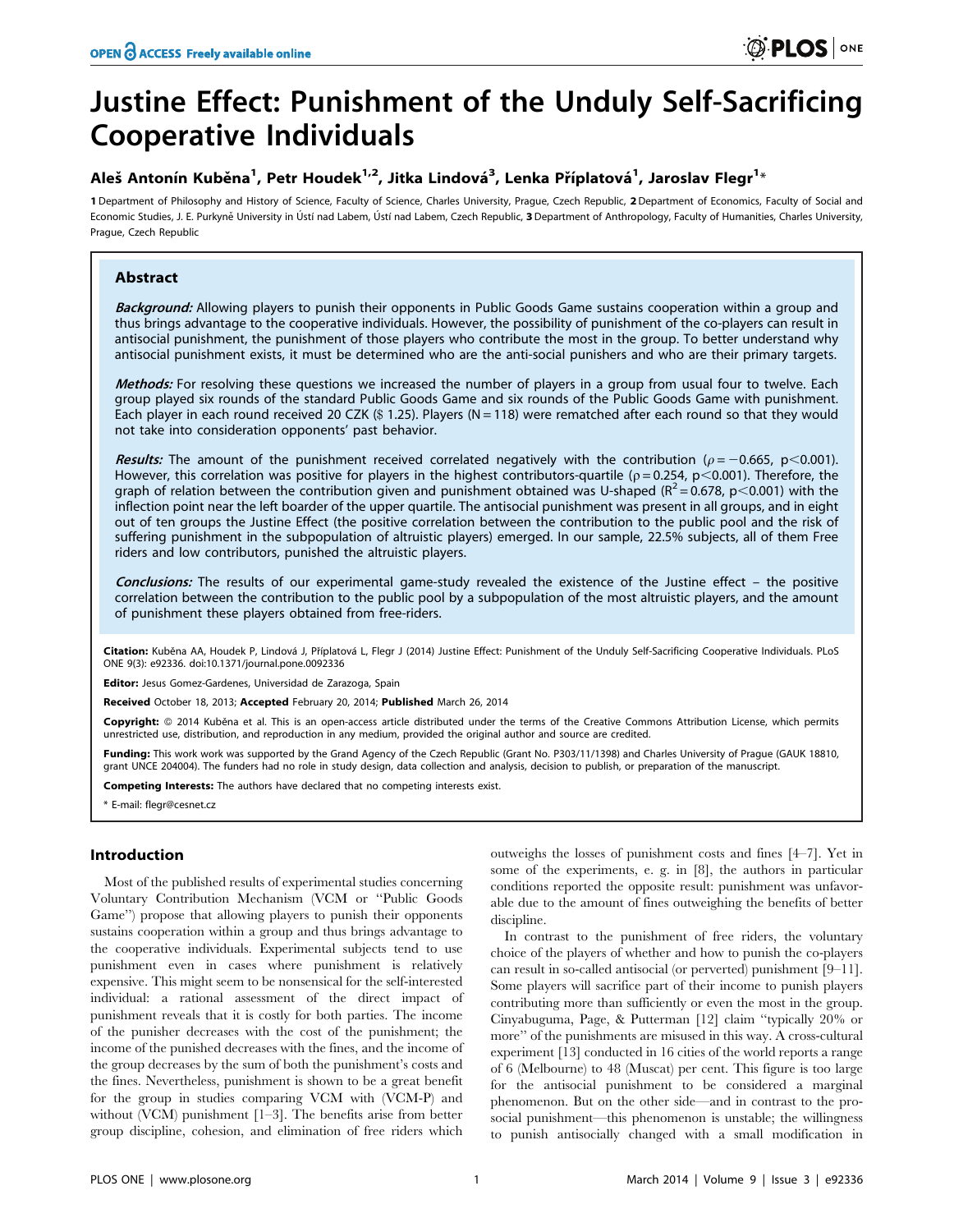conditions detrimental to the antisocial punishers. Moreover, the behavior of players in social games is generally sensitive to a number of subtle factors, including gender of players [14,15], health status [14] and details of an experimental setup [16].

The VCM-P experiment conducted by [17], tested the effectiveness of punishment, i.e. the ratio  $f = (f_{\text{inanicial}})$  loss of the punished)/(punishment cost). In conditions of ''High sanction treatment" the ratio was set to  $f<sub>C</sub> = 3.3$  for punishment of a cooperating player and  $f_D = 2.5$  for punishment of a free rider in conditions of "Low sanction treatment"  $f = 1$  in all cases meaning that the cost of every punishment equals the amount of loss the punished player suffers. The antisocial punishing in ''High sanction treatment'' comprised 22% of the resources expended on punishing and 46% of the free riders' punishing resources (the cooperators punished exclusively pro-socially); in ''Low sanction treatment'' not a single antisocial punishment was rendered. Rate of punishment given by cooperators to defectors was almost the same in both treatments.

The experiments of Nikiforakis [9] and Cinyabugma et al. [12] enabled reactions to the punishment by a counter-punishment; the difference between the two designs was as follows: "In Nikiforakis's design, if you are first-order punished you learn who punished you and by what amount. This makes targeted revenge easy. In [Cinyabuguma et al.'s] design, if you are first-order punished you don't learn who punished you, only that you were punished in an identified aggregate amount'' [12], p. 267. The possibility of secondary counter-punishment substantially decreased the percentage and the absolute number of antisocial punishments given during the first phase of punishing but the counter-punishing phase evened up the difference. In the counterpunishment phase the antisocial punishing could be explained as revenge, blindly targeted and with risk of punishing the innocent.

The interpretation of economic or evolutionary motivation for the antisocial punishment is a bit more difficult than interpretation of the motivation for usual pro-social punishment [18]. To better understand why antisocial punishment exists, it must be determined who this punishment primarily targets. In this, there is much disagreement in the literature. As [12], p. 267 put it: "But a substantial amount of punishment was directed at high contributors… typically 20% or more of all punishment events are directed at the highest contributor in the group.'' Publications allege the existence of antisocial punishment but do not explicate the differences between targets. They are also mostly based on experiments with groups of four, which cannot distinguish between high and the highest contributions from the punisher's point of view:. The authors of the article do not know about any experiment dealing with antisocial punishment in a larger cooperative group.

Our experiment deals with the difference between high and the highest contributions as a target of punishment in conditions of VCM-P. The experiment was designed to discriminate between the following two hypotheses:

- 1. A player deciding to punish antisocially would randomly choose a victim. If the victim is a free rider, i.e. a player contributing little or not at all, the punishment would not be recognized as antisocial by the experimenter.
- 2. A player deciding to punish antisocially would target those who contribute more with higher probability.

When trying to differentiate between the former (maliciousness is blind) and the latter (maliciousness is attracted by virtue) hypotheses we focused on the following questions:

1. "Victims." Who is the typical victim of antisocial punishment? Our null hypothesis is: while antisocially motivated, the punisher chooses his target impartially; the portion of the punishments given to non-cooperative players stays unrecognizable to the experimenter. The alternative hypothesis is that after some threshold of group cooperativeness antisocial punishment will be observed and correlation between contribution and punishment received would be positive and significant.

The hypothesis ''maliciousness is attracted by virtue'' assumes an unpleasant position for the player contributing the most, as he is exposed to more punishments than average or slightly above-average players. In hyperbole, we have called the phenomenon The Justine Effect in honor of the unusually altruistic character of the well-known 1791's novel of de Sade [19].

2. ''Culprits.'' Which of the strategies exercised in Public Goods is typically connected with antisocial punishment or punishment of the extraordinary altruistic individuals? Is it to be anticipated from socially responsible players, parasitic free riders or from hypocrites cooperating in the Public Goods with Punishment Game and free riding in the Public Goods Game?

We showed that the victims of antisocial punishment are the most altruistic players. The probability of being a target of antisocial punishments was positively correlated with the contribution in subpopulation of the altruistic players. Antisocial punishers were free riders and low contributors.

#### Results

#### A) General

In the standard Public Goods Game the average contribution to the fund was 6.11 CZK and it decreased significantly from 10.98 CZK in the first round to 2.98 CZK in the sixth round (GLM measures, linear contrast,  $p<0.001$ ). In the Public Goods Game with punishment players almost doubled their contribution as they invested 11.86 CZK on average in the public fund. The contribution in the first round was similar to the Public Goods Game (11.06 CZK) and significantly increased over the course of the game (GLM repeated measures, linear contrast,  $p = 0.022$ ) to 12.38 CZK in the last round. The number of penalty marks granted during the game significantly decreased (GLM repeated measures, linear contrast,  $p= 0.007$  from 1.72 penalty marks per player to 1.61 penalty marks per player in the last round. On average players granted 1.64 penalty marks. These results exclude three virtual players, who because of their strategy, do not influence the average contribution, but decrease slightly (117/120 times) the average number of granted penalty points.

#### B) Victims

The behavioral pattern present in our data is consistent with fairness theory: the lower the contribution, the higher the punishment. Correlation between the rank of the player's contribution (within the specific round and group) and level of the punishment obtained was strongly negative and significant (Spearman correlation:  $\rho = -0.665$  for number of obtained penalty marks and,  $\rho = -0.651$  for rank of the punishment within round, for both  $p<0.001$ ). In case of limitations of insight into the contributions where malicious punishment begins to outweigh prosocial punishment we obtained not a neutral, but an inversed result: For 206 contributions higher or equal to the outline of the upper quartile within the corresponding group, the correlations were positive  $\rho = 0.254$ ,  $p < 0.001$  and  $\rho = 0.141$ ,  $p = 0.043$ . In addition, the players with highest contributions were punished most. For further analysis we used our sub sample consisting of the higher than median contributions. We divided this sample in two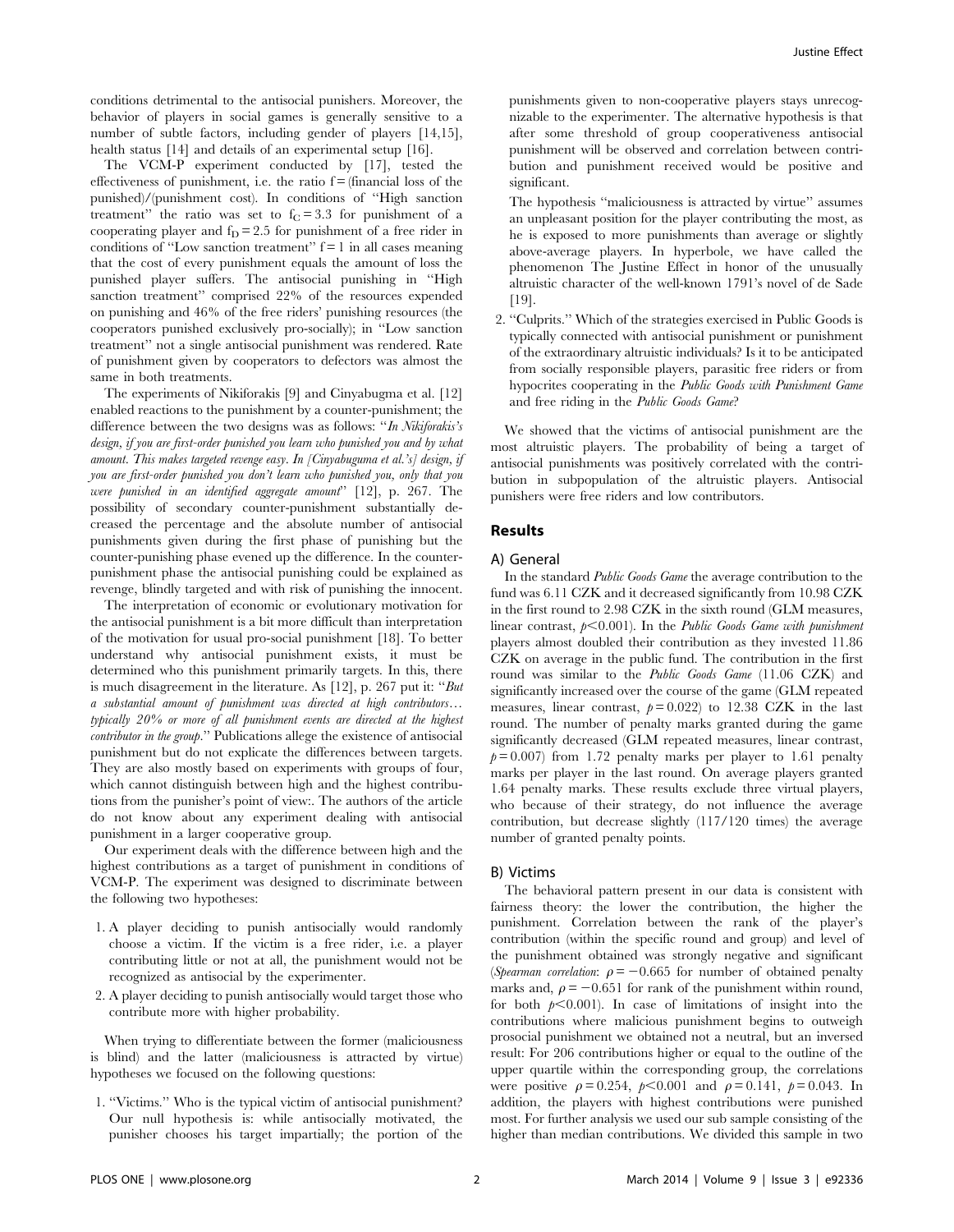groups. The first group with 107 observations consisted of the highest contributions. The second group with 182 observations was the contributions between median and the highest contributions. We found that the players in the group with the highest contributions received significantly higher levels of punishment (0.31) compared to those in the latter group (0.16). (Mann Whitney U,  $p = 0.001$  for the number of obtained punishments,  $p = 0.064$ for the rank of the obtained punishment within the corresponding round). When dividing the group by a stricter rule in which the highest contribution must be radically higher than other contributions of the corresponding round, 30 highest contributions "attracted" significantly more severe punishments than the rest 259 contributions (Mann Whitney  $U, p=0.010$  for the number of obtained punishments and  $p = 0.009$  for the rank of the obtained punishment within the corresponding round; on average, 0.47 versus 0.19 of the obtained penalty marks). This kind of malicious behavior was not frequent but it was targeted those who behaved most prosaically.

Both types of regression enabled us to reject the hypothesis about the ''just shape'' of the punishment curve (i.e. the dependency of the obtained punishment on the height of the contribution given as its rank within the corresponding round). Straight line approximation of the dependency of the contribution (relative rank) on the obtained punishment (relative rank), explained significantly smaller fraction of the variance in the comparison with the parabolic approximation  $(R^2_{linear} = 0.492)$ ,  $R^2_{\text{quadratic}} = 0.678$ ,  $p_{\text{quadratic}} = 0.002$ . On the contrary, the cubic approximation explained virtually as much variation as quadratic one  $(R^2_{\textit{cubic}}= 0.679, p_{\textit{cub}>quad} = 0.433)$ .

We found that the relationship between obtained punishment rank and the rank of the contribution can be approximated with the following quadratic polynomial  $p(x) = 0.122x^2 - 2.215x +$ 14.348; this enabled us to find the critical point that is the contribution that was punished the least. We found that  $x_{\text{opt}} = 9.078 \in \leq 9,10 \geq \infty$  upper quartile which is above the average level of cooperativeness, though not exceedingly high.

Regression analysis proved the superiority of U shape curve which predicted steep decrease of obtained punishment from minimum contribution to around median contribution, then continuing with small changes up to the point of absolute minimum. This occurred around the limitations of top quadrant  $x_{\text{opt}} = 9.5$  (see Fig. 1). If the player contributed more than that, he could expect a higher risk of punishment. This U-shape curve explained data significantly better  $(p<0.001$ , likelihood comparison) than optimal L-shaped curve decreasing up to a specific point (median of the contribution in this experiment) and then continuing as a constant.

A small number of players were willing to punish maliciously in the sample (about 22%, see ''the culprits''). Their concurrence in punishment of the most altruistic players, however, caused discomfort in the position of the maximal altruist. The Justine effect does not work as an absolute law - in some groups the malicious punisher need not even be present. In our experiment the malicious (severe and unjust) punishment was present in all ten experimental groups and in eight of the groups we observed the Justine effect, i.e. increasing dependency between the rank of contribution and the obtained punishment for the contributions higher or equal to upper quartile.

Punishment strategies did not differ significantly among groups with different orders of games.

#### C) Culprits

players were occasionally unfair but never punished unduly. 25 players manifested both unjust and undue punishing in Public Goods Game with punishment and 15 of them punished the highest contributor at least once. There was no player who punished severely but justly half or more than half of the players. Unjust punishing was thus always caused by another motivation of the punisher than simply excessive severity; in the text bellow these players will be referred to as malicious. As the majority of them punished the highest contributors, they can be also labeled as the culprits of above mentioned Justine effect.

In both variants of the game, the players that punish unjustly were significantly less cooperative than other players (Mann Whitney U test comparing average ranks of the contributions of 68 just players and other players:  $p = 0.003$  for *Public Goods Game, p* 0.001 for Public Goods with Punishment Game). As for the excessive severity, relative contribution within the group in both games correlated negatively with the level of severity  $Sev^{-1-\delta}$  of the player i  $(\rho = -0.249, p= 0.007$  for average relative ranks of contributions in standard *Public Goods Game,*  $\rho = -0.232$ ,  $p = 0.012$  for the same in Public Goods Game with punishment).

In comparison of the three groups of punishing players (just and adequate, sometimes unjust but always adequate, malicious; nonpunishing players were excluded) from the point of view of the relative level of contribution into the Public Goods fund, the malicious players had the lowest contribution in both games, while the justly and adequately punishing players had the highest contributions (Kruskall Wallis,  $p = 0.004$  in test of the contributions position in standard *Public Goods Game*,  $p < 0.001$  in contributions position in Public Goods Game with punishment). When considering only the 25 malicious players into the correlation, we obtained a significant correlation for selfishness and severity of contributions in standard Public Goods Game (though markedly stronger:  $\rho = -0.432$ ,  $p = 0.031$ ). The correlation in *Public Goods* Game with punishment stayed strong as in the first method, but was not significant ( $\rho = -0.257$ ,  $p = 0.214$ ).

This all suggests the conclusion that the culprits of Justine Effect are more likely free riders than cooperative players.

A submatrix of the contingent table (see Table 1) characterizes the *punishment behavior* of malicious players in each round. In  $6 \times 25$ possibilities, 25 malicious players did not punish at all in 31 rounds, punished exclusively pro-socially in 56 rounds, and punished both prosocially and antisocially in 42 rounds. In total, only 5 cases punishment can be characterized as ''severe but just'', meaning that it affected players contributing median or more and also all the players below median.

In the table we can see the two most important characteristics of punishing behavior:

- 1. The ''severe but just'' punishing is present only in marginal number of cases and only in players that acted maliciously in other rounds. This suggests that, punishing of a player who contributes median or more within the round, doesn't occur as a result of unfulfilled expectations of the punisher, but almost in all cases as a result of a desire to punish antisocially. The goal of these punishments was almost certainly not meant to motivate higher levels of cooperation within the group.
- 2. The players who punished antisocially also punished noncooperative players.

## **Discussion**

Six players out of 118 total players didn't punish at all and 68 players punished always justly and appropriately  $(Sev^{1-6} \le 0.5)$ . 19

The discussion is trying to understand the motivation of antisocially punishing players and bring the Justine Effect into the context of other results in VCM-P. Existence of the Justine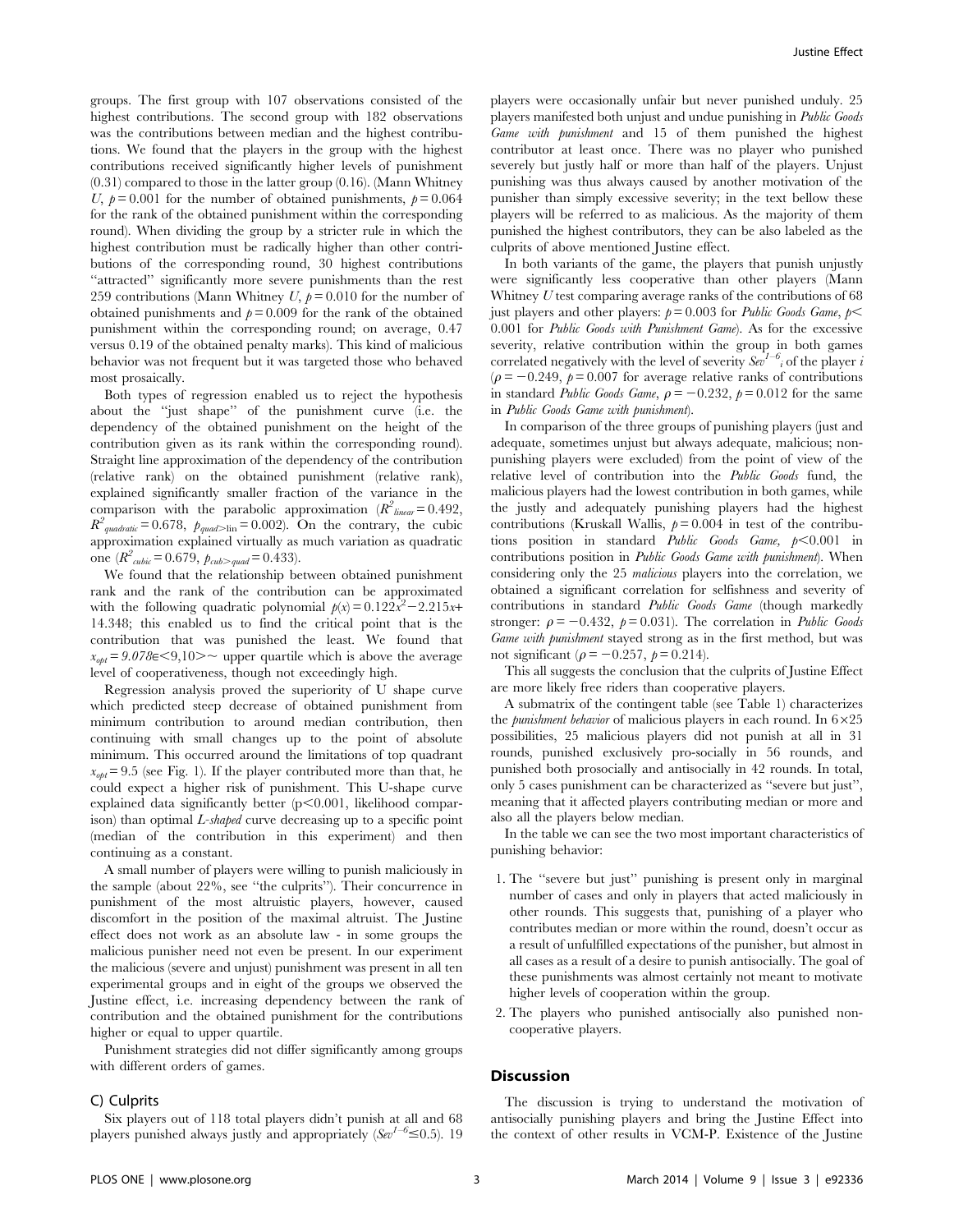

Figure 1. Relation between contribution to the public pool and punishment suffered in particular round of game. Solid and dotted line shows fitted quadratic and cubic functions, respectively. doi:10.1371/journal.pone.0092336.g001

effect extended the list of two usual questions about the motivation of antisocially punishing players:

- 1. What are the reasons for the PGG players to be willing to sacrifice their own costs to punish the others?
- 2. What possible reasons are there for the decision to punish antisocially?

upon the third question:

3. If a player decides to punish antisocially what is the reason for directing this punishment intentionally and primarily to the most altruistic players?

Kollock [20] offers to distinguish among the participants of collective action with the task of choosing between individual and collective rationality according to four possible approaches:

- 1. Cooperation maximizing joint outcome.
- 2. Competitive orientation –maximizing a relative difference between self and partner.
- 3. Altruism maximizing partners' outcome without regard for one's own outcome.
- 4. Individualism maximizing one's own outcome without any concern for the partners' outcome.

Table 1. The frequencies of particular types of punishers and types of punishments by malicious players.

| All 118 players          |                    |             |                  |  |  |  |  |  |  |  |
|--------------------------|--------------------|-------------|------------------|--|--|--|--|--|--|--|
| punished                 | No. of players     | always fair | sometimes unfair |  |  |  |  |  |  |  |
| never                    | 6                  |             |                  |  |  |  |  |  |  |  |
| always adequately        | 87                 | 68          | 19               |  |  |  |  |  |  |  |
| sometimes unduly         | 25                 | 0           | 25               |  |  |  |  |  |  |  |
| 25 malicious players     |                    |             |                  |  |  |  |  |  |  |  |
| punishments              | No. of punishments | fair        | unfair           |  |  |  |  |  |  |  |
| no (in particular round) | 31                 |             |                  |  |  |  |  |  |  |  |
| adequately               | 72                 | 56          | 16               |  |  |  |  |  |  |  |
| unduly                   | 47                 | 5           | 42               |  |  |  |  |  |  |  |

doi:10.1371/journal.pone.0092336.t001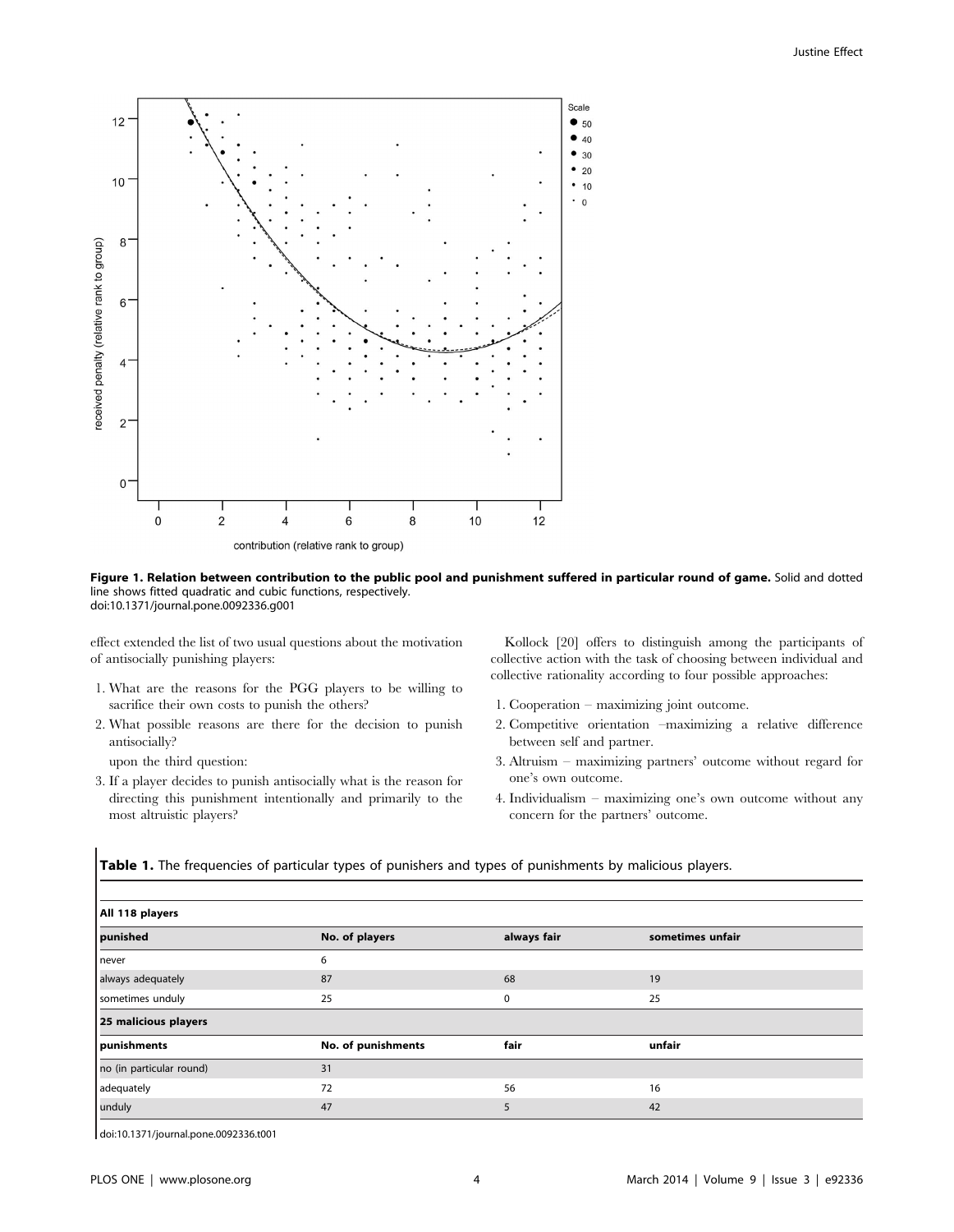In a footnote he mentions three further possibilities which he, however, excludes from further research, namely:

- 5. Martyrdom
- 6. Sadism.
- 7. Egalitarianism minimizing the difference between own and partners' outcomes (as absolute value; the name isn't used in the original).

The VPM is also a type of collective action and as such includes the contradiction between individual and collective rationality. This suggests the necessity of discussing Kollock's approaches in relation to the anti-social punishment and the Justine Effect.

From the point of view of the final outcomes, no costly punishment is cooperative, individualistic or altruistic. It lowers the income of the punishing party by the cost of punishment (i.e. no individualism), the income of the punished party by the fine (i.e. no altruism) and as a result also the total income of the group (i.e.no cooperation). On the other hand it shows accordance with egalitarianism and competitive orientation. A necessary (but not sufficient) condition for the validity of any of these explanations is the punishment effectiveness  $f > 1$  – where the punishment is more costly for the punished than for the punisher. In this case egalitarianism is able to explain the punishment handed out by the player with low income to the player with higher income. Competitive orientation accounts for the behavior of the punisher, who achieves maximum punishment effectiveness, that is, the ratio of the punishment suffered by punished player to the cost of punishment is highest. The fact that egalitarianism, and envy respectively, motivated by the competitive orientation of a subject, can be sufficient for creating a model which predicts that strategy profile which includes punishment to be a Nash Equilibrium [21], and experimentally [22].

However, egalitarianism does not come into consideration as possible motivation for perverse punishment (and especially the Justinian one) in the first line; the perverse punishment and its consequences do not support equality. Inequality aversion predicts sacrificing of one's own means to lower the gain of others under the assumption that the affected will be those with the highest gain. The perverse punishment, however, strengthens the inequality of income distribution: each player received an equal share and only those less than  $20 - X_j^k$  of saved money are subject to fine.

A competitive approach action need not contradict the immediate (first line) consequences of perverse punishment. Justinian punishment, on the other hand, stands in contradiction to the competitive approach. The competitive approach leads to the decision of no punishment or to spending the means for punishment with maximum efficiency, depending on what is more advantageous from perspective of the punisher. The observed data, however, did not support efficient punishment, as malicious punishment of the largest contributions is the least effective strategy of punishment. The cost of distributing penal points is equal but each penal point deducts the punished 10% (off the saved amount+fund share). The rate  $f_{social}/f_{Just}$  between the maximum and minimum possible punishment efficiency oscillated between 1.11 and 2.0, with the average of 1.54. The Justine Effect offenders are paying for their spite 1.54 times more expensively than they would pay for the punishment of a lower contributor.

The fact that the punisher sacrifices punishment effectiveness to punish the most contributing player contravenes with the punishment motivation hypothesis (pro-social and partly perverse). According to this interpretation, the benefit from gaining resources in group action is measured both as absolute gain and as relative share of the gain of the whole group. It would explain the

distribution of voluntary payment for punishment as far as it significantly lowers the denominator – gain of the whole group. This motivation implies that the punishers will try to deduct as much as possible group money in the cheapest possible way. However, the selection of the most contributing players as the targets of punishment violates the second part of this rule. In a second view, i. e., from the perspective that the punishment can motivate the other player to change his behavior, the pro-social punishment can be cooperative, altruistic and individualistic. It motivates the punished to increase his contribution, which is advantageous for the individual and the group in the following rounds. This advantage compensates for the costs of punishment (individualism), the fine deducted as punishment (altruism) or the sum of both (cooperation). Even under such conditions anti-social punishment is not in accordance with egalitarianism or competitive orientation. Whichever way the punisher motivates his victim – to increase, to decrease or keep the contribution the same – the possible impact of the change in his behavior will be equal to all players. All disparities created by the anti-social punishment will thus be preserved.

As the first possible approach we can thus consider that the Justinian, eventually each anti-social punishment, as described in [20], is *exotic*. The acceptance of this is, however, contradicted – besides the null testifying value of this listing – by the not quite marginal spread of such behavior. The above mentioned source [12] found anti-social behavior, though with significantly different frequency in all observed cultural milieus.

The result of the experiment contradicts the explanation of the Justine Effect as manifestation of solidarity of the ''gallows guild'' – namely as a contribution to collective action of all free riders. This hypothesis is supported by the typical view of the victim as a player who contributes most and the punisher who contributes the least, but is contradicted by the behavior of the antisocially punishing individuals. They were characterized by their ''benevolence to the middle''; apart from the victims in the group of the overly altruistic players, they also typically punished their *free riding* colleagues. Validity of the ''strong reciprocity inverted hypothesis'' is therefore unlikely.

The explanation that cannot be excluded in the framework of this experimental design is ''blindly targeted revenge''. This explanation is based on the ad hoc assumptions that the antisocially punishing non-cooperating players consider manifestation of exaggerated altruism as "strong reciprocity" [7,23] and they look to the altruists as possible initiators of their punishment.

Another possibility of explaining perverse punishment in relation to Justine Effect is the naturally additional rule to the competitive orientation approach - the ensuing Envy concept. The addition is the prerequisite that Envy is not fully unbiased and impartial. It is quite plausible to assume that the rate of benefit increase from the financial damage (or on the other hand profit) of the other will depend also on the identity of the other person. Evolutionary psychology claims that an important element of such benefit is the subjectively viewed similarity between the other person with oneself. One study [24], showed that the willingness to take part in another participant's gain or loss depends on similarity of the person to the research subject. At first, our explanation might not seem to be applicable under the conditions of experimental anonymity; however, this very explanation predicts the Justine Effect. If the only available identifiable characteristic of others is the amount of their contribution and at the same time the offenders significantly differentiate among the victims, then they must choose their victims based on this feature alone. Both main observed facts fit into the hypothesis of envy resulting from behavioral dissimilarity: the prevalence of spiteful punishment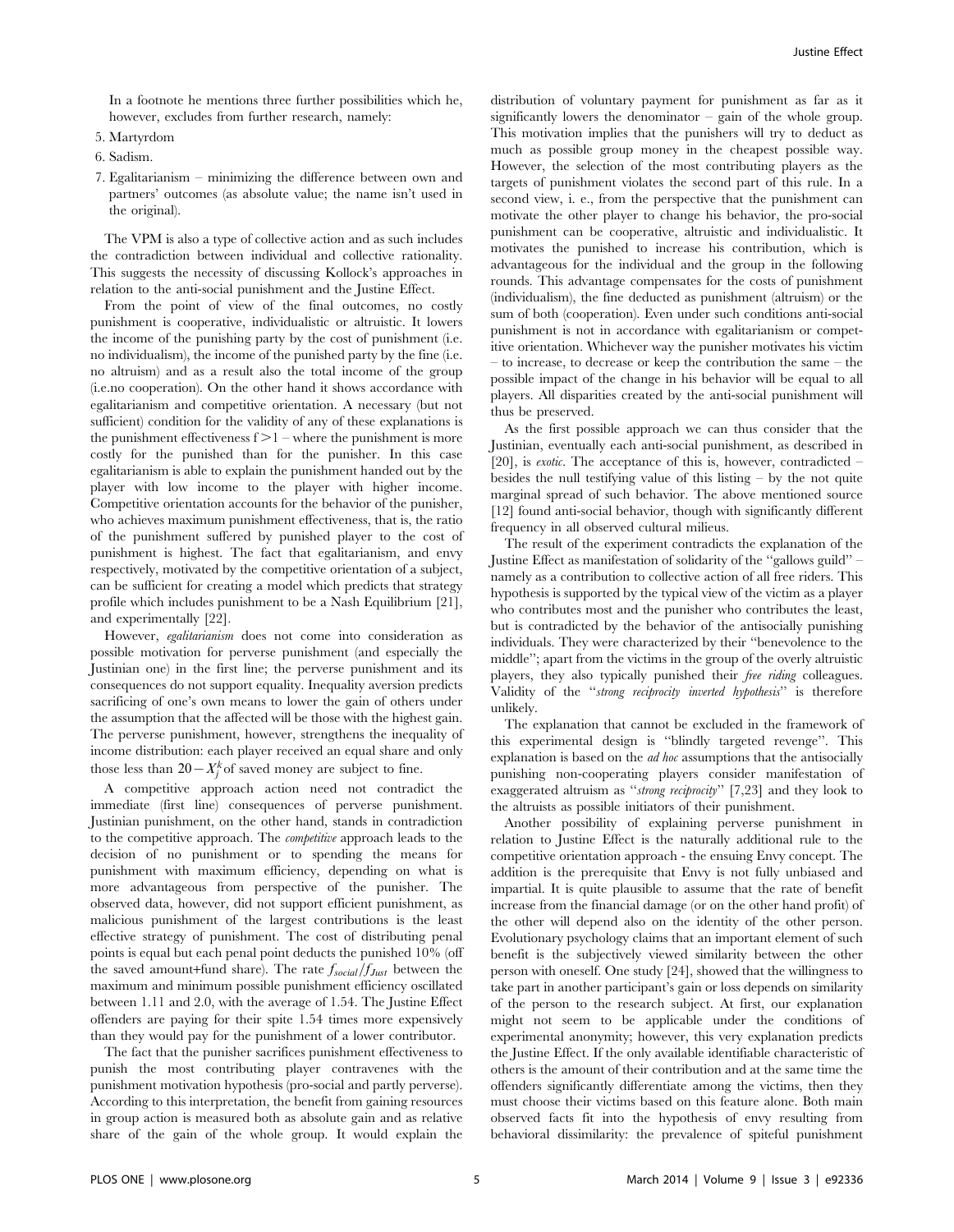victims in the overly altruistic players and the origination of the unjustly and unduly severe punishing in the group of parasitical players. The envy of a free rider is better appeased by damage caused to the most self-sacrificing individual, not damage caused to a player of average cooperation.

An additional question can be raised here whether simple prosocial punishment can also be explained by the following phenomenon: socially conscious players punish free riders not because they behave badly but because they behave differently. This explanation could explain the behavior but only partially. In support of this possibility, Shinada et al. [25] published a complementary Justine Effect result, in which the cooperating players punished non-cooperative more than the free riders. However, the ''benevolence to the middle'' rule, typical of those who punish spitefully (see Table 2), does not support the envy resulting from behavioral dissimilarity. Also, the Utilitaristic view convincing others to higher contributions – was stronger motivation for prosocial punishment than Envy.

#### Conclusions

The results of this experiment show that overly self-sacrificing individuals are favorite subjects of perverse punishment. They are targets for punishers significantly more often than individuals who contribute slightly above the median, and their typical punishers are those who contribute less. No economical or evolutionary interpretation of this data can be accepted (nor excluded) without additional assumptions. The most likely interpretation is based on the biased envy: the malicious player punishes his counterpart more when he finds him less similar to himself. As he has no avenue to acquire additional information, the contribution level is the only feature available to him to assess (dis)similarity of a coplayer.

#### Methods

#### Ethics statement

All participants provided their written informed consent. The recruitment of study subjects and data handling were performed in compliance with the Czech legislation in force and were approved by the Institutional Review Board of the Faculty of Science, Charles University.

#### Experimental setup

The experimental setup reflects the theoretical background of the present study:

Antisocial punishment is characterized by the two criteria: injustice and undue severity. We define the punishment strategy as unjust when the punisher in one round punishes players with higher contributions more and **unduly severe** if punished players' contribution is more than median contribution level. This definition of antisocial or unjust punishment does not take the contribution of the punishing player into account, therefore the free riders too could punish justly. Severity of a player  $j$  in round  $i$ where  $\frac{Sev^i(j)}{\infty}$  (1. is defined as a rank of the highest

contribution of the player that was punished by another player  $j$ in round  $i$ , divided by 11 (groupsize-1). Contribution of the player j is not a matter of interest for us. If  $\textit{Sev}^i(j) > 0.5$ , the punishment is considered to be unduly severe; The Justine Effect is associated with  $Se^{i'}(j)$  being in near proximity of one. The player who, at the same time, punishes unjustly and severely is considered to be punishing antisocially.

Our definition of antisocial punishment by conjunction of the two characteristics is theoretically in contrast that is commonly used in the literature, e.g. [13], that considers every unsuitable punishment as antisocial (punishment of a contribution above median or average). Results of this experiment, however, proved the validity of the commonly used definition, as the occurrence of unsuitable punishment always implied occurrence of an unjust punishment. We have modified the definition because of the theoretical possibility of ''severe but just'' punishment, i.e. punishment by a player with normative assessment of what others should contribute.

In our experiment we had a group of 12 instead of 4 as it is in practice, in order to differentiate between different forms (impartial versus targeted) of antisocial punishment. In this scenario only it is possible for a player to differentiate those who contribute most and contribute near group average and thus decide the punishment level accordingly. Larger number of players in the group also increases the mean value of antisocially punishing players thus increasing the statistical strength of the comparison between punishments received by those two types of players.

The subject pool (118 in total with 77 females and 41 males) mostly consisted of students of the Faculty of Science, Charles University in Prague (mean age 21.46, S.D. 1.60). The participants were divided into ten groups of twelve players. Two of the groups with eleven players only were completed by two ''virtual'' players, the students with instruction to contribute always the median of contributions of others and never punish. Participants didn't know about the existence of virtual players. Presence of the virtual players doesn't debase results of the experiment, because our hypothesis is not about the level of contributions but about the players' reactions on the contributions. Virtual players' results are not included in the analysis of punishment strategies (namely in the Results – Culprits section).

Players of every group played six rounds of standard Public Goods Game and six rounds of Public Goods Game with punishment. We focused on Public Goods with punishment; behavior of players' behavior in Public Goods Game was analyzed to complete the findings about typical behavior of the **culprits**. In five groups, the players started with the standard Public Goods Game, in another five groups the order of games was reversed. Each player in each round received 20 CZK (about \$ 1.25) on average; Maximum amount a player could earn was 480 CZK (\$ 30).

The experiment was conducted under the charter of absolute anonymity. All players were sitting in the same room, however, the room was divided by partitions into separate cubes. The players interacted (contributed and punished) through a web application. Information about other players' contributions were administered

Table 2. The function  $c(p)$  of the punishment costs.

| $\mathsf{I}_{\mathcal{D}}$ |  |  |  |  |                         |  |
|----------------------------|--|--|--|--|-------------------------|--|
| c(b)                       |  |  |  |  | 0 1 2 4 6 9 12 16 20 25 |  |

p is the number of punishments submitted by a player to another player.  $c(p)$  is a function of the punishment costs is adopted from [1]. doi:10.1371/journal.pone.0092336.t002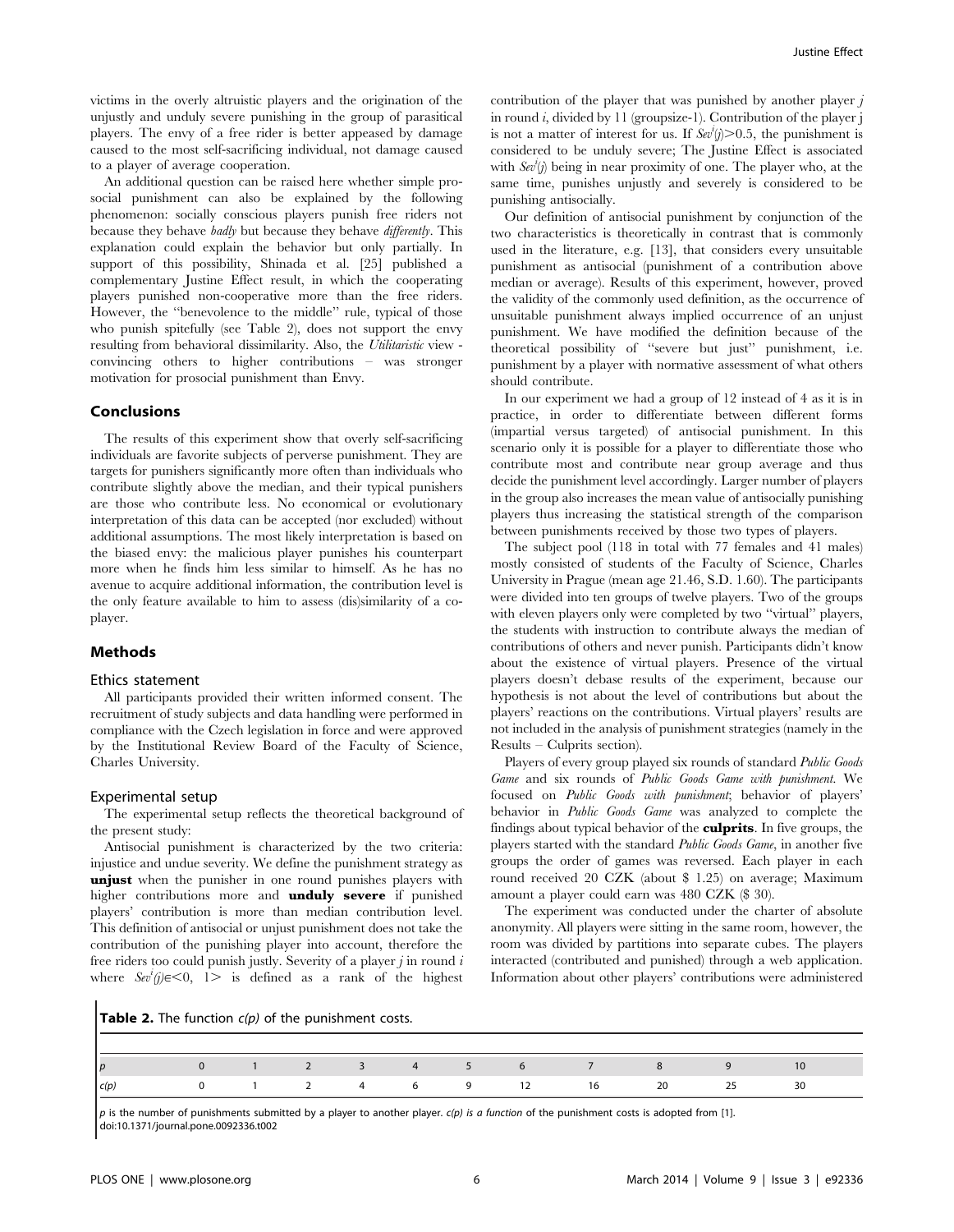to each player through the web application after each round – the information couldn't be used to identify the other 11 players or to determine the total contributions of individual players submitted in preceding rounds. Players were rematched after each round, so that the player, contemplating punishment, would not take into account opponents past behavior [26]. For details of the experimental setup, including screenshots, see File S1.

#### Detailed rules of Public Goods Game design used in the experiment

If player *i* in round *k* invested sum  $X^k{}_i \in \leq 0.20$   $\geq$  CZK, his total payout was

$$
y_i^k = (20 - X_i^k) + \alpha \bar{X}^k
$$

Where  $\alpha = 2...$  in our experiment, that is, the fund of Public Goods doubled the total contribution.  $\bar{X}^k$  is an average of group contributions. The contributions were made public, though without possibility to identify the contributor.

Public Goods Game then continued to the next round; in the Public Goods Game with punishment the players were offered the possibility to punish other players after observing their contributions. The total amount of punishment received was subtracted from player's final payoff:

$$
Y_i^k = \max(0, -1 - \gamma \sum_j p_{j \to i}^k) y_i^k - \sum_j c(p_{i \to j}^k)
$$

where  $Y_i^k$  is a final payoff,  $y_i^k$  — basic payout — counted by the same formula as in "without punishment",  $p^k_{ij} \in 0$ , 10> is the number of punishments submitted by player  $i$  to player  $j$  in round k.  $\gamma = 0.1$  is the coefficient which maps punishment received to actual monetary loss.  $c(p)$  is the cost of punishment. The function  $c$ of the punishment costs is adopted from [1] and it is superlinear, that is higher level punishments are more costly to the player (see Table 2).The player is never punished by an amount bigger than his basic payout for the corresponding round. However, punishment costs could decrease his income below zero.

#### Data analysis

General. We used General linear model with repeat measures for basic analyses of the game process, amounts of contribution, and dynamics of the punishment.

Victims. The generosity of player in each round was characterized by their relative ranks (1–12) of contribution  $r^{kl}(X^{kl}) \in \leq 1,12>$ , i.e. the relative positions of an individual player's contribution compared to other players within the corresponding group and round; in case of equal contribution amounts these were assigned average rank of players with the same contribution. The obtained punishment level was characterized by relative ranks of punishment in exactly the same way. As for the obtained punishment level, we specify the results both for absolute amount of obtained penalty marks and for the relative rank in the corresponding round alongside the simpler analyses. In more complex analyses and in graphs we specify in scales of relative punishment, though we conducted both also for absolute amounts of punishment.

The hypothesis regarding nonmonotonic correlation between individual contribution and punishment received, was at first tested by non-parametric methods: Spearman's rank correlation was used for general comparison, and Mann Whitney U test was used for comparison of the summed punishments obtained by the player

(or players) with the maximum contribution, with the punishments obtained by the rest of above median-contributing players.

In the next step we used general regression analyses to test the relationship between contribution and obtained punishment. For our purposes it was necessary to determine whether the dependence of obtained punishment level on cooperation level is better estimated by ''fair'' (monotonically non-increasing) curve or ''Justinian'' curve decreasing up to specific point of maximal acceptable level of relative contribution and increasing from this point. ''Fair'' shape doesn't exclude existence of the individuals who punish maliciously; it does, however, assume that those choose their victims randomly. We used two following regression models:

- 1. Standard linear regression analysis: dependence of the punishment on the contribution approximated by linear, quadratic and cubical curves, respectively. The cubical curve has to be taken into account also in case the quadratic dependence has statistical significance; quadratic dependence interleaves the ''fair'' dependence in L-shape (the curve is monotonically decreasing up to the point of maximal punishments; then it is constant) significantly better than the linear one. The cubical curve is thus suitable to differentiate between the desired ''U-shape'' and ''L-shape'' matching the null hypothesis of fairness. In the ideal case (that we also observed in the experiment – see below) the optimal cubical curve does not differ from the quadratic curve either optically or by the level of explained variance.
- 2. Analysis was specifically constructed to resolve the question of whether the monotonous or U-shape is more appropriate. Variance explained by the optimal continuous L-shaped curve of arbitrary monotonically non-increasing shape was compared with the optimal U-shaped continuous curve with two monotonic intervals. The first is a generalization of a line, the latter of a parabola. Besides, the point of optimum  $( =$  the least punished behavior), which is estimated by the vertex of parabola in the previous model could yield a more plausible interval here.

Culprits. We measured the level of manifested cooperativeness of individual players in standard Public Goods game and Public Goods Game with punishment by average ranks of their contributions within each of the 6 rounds. Relation of hereby quantified cooperativeness and individual characteristics of the culprits of the Justine effect were tested by non-parametric methods: The Mann Whitney test was used for comparing cooperativeness of individuals punishing justly and unjustly, Spearman rank correlation was used to test the relationship between severity of punishment and the cooperativeness of the player. Kruskall Wallis statistics was used to compare contributions of groups of players according to their punishing strategy.

#### Supporting Information

File S1 Details of the experimental setup, including screenshots. (PDF)

# Acknowledgments

We would like to thank Lasha Lanchava for his advice on the draft of this paper.

#### Author Contributions

Conceived and designed the experiments: JF JL. Performed the experiments: JL LP. Analyzed the data: AAK. Contributed reagents/ materials/analysis tools: JF. Wrote the paper: JF PH AAK LP.